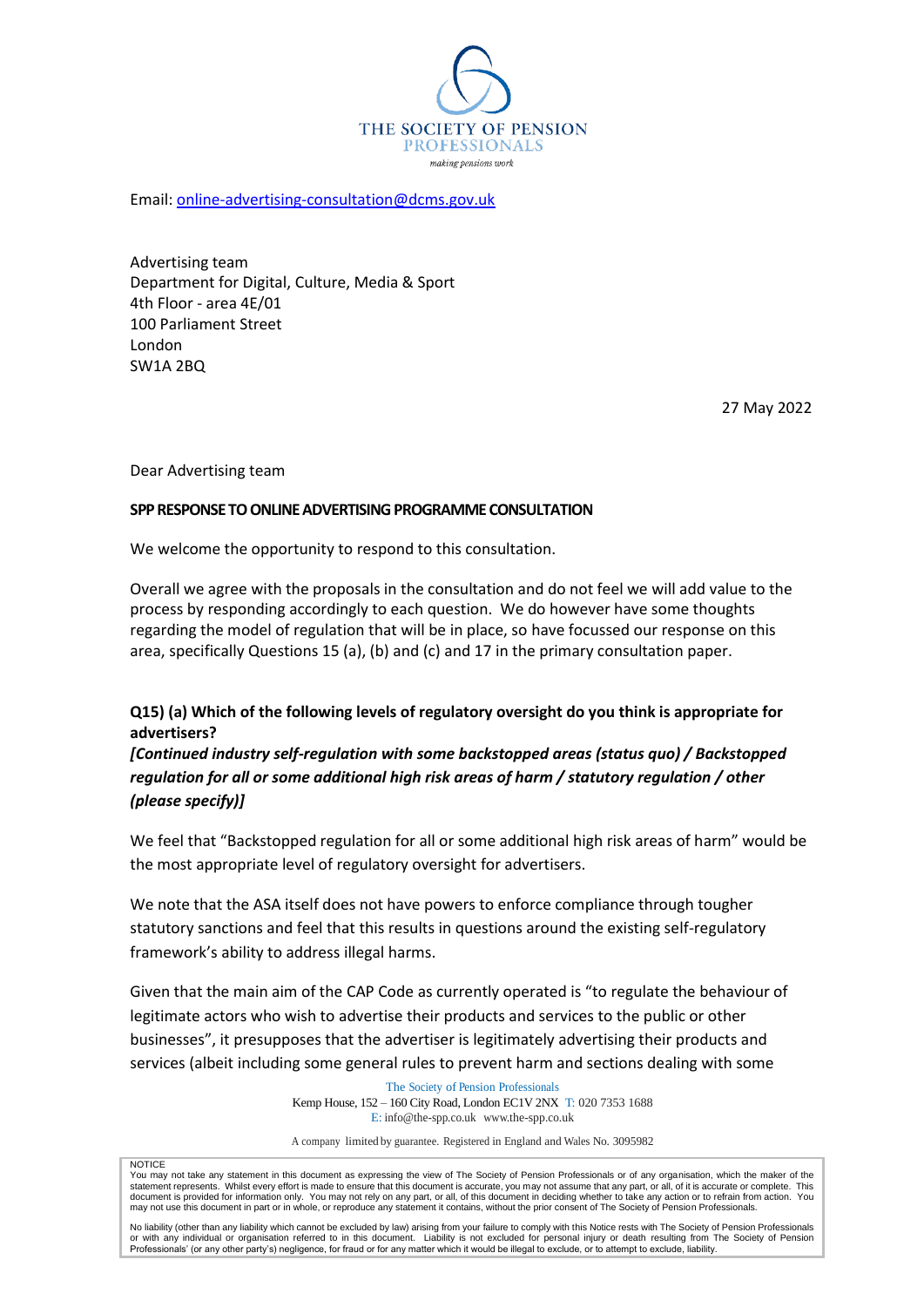

higher risk products).

Considering now our area of specific interest - pensions - scammers are getting increasingly sophisticated at using the paid for advertising platform to make themselves appear credible, resulting in many individuals either losing their pension savings or being subject to penal tax charges as a consequence of fraudulent advertisements. These individuals are clearly not "legitimate actors" – and protection against the harm they inflict, that does not therefore fit well within the ASA's framework. We strongly feel therefore feel that to protect pension savers from such scammers, it is vital to introduce a statutory regulator who can provide stronger powers of enforcement where needed.

## **Q15) (b) Which of the following levels of regulatory oversight do you think is appropriate for intermediaries?**

### *[Industry self-regulation/backstopped regulation for all or some higher risk areas of harm/ statutory regulation / other (please specify)]*

We feel that "Backstopped regulation for all or some additional higher risk areas of harm" - would be the most appropriate level of regulatory oversight for intermediaries.

We note that the ASA itself does not have powers to enforce compliance through tougher statutory sanctions and feel that this results in questions around the existing self-regulatory framework's ability to address illegal harms and hold intermediaries sufficiently to account.

Our concerns in relation to pensions expressed in question 15(a) above apply equally to intermediaries who have a role in on-boarding and endorsing scammers and disseminating their fraudulent advertising.

# **Q15) (c) Which of the following levels of regulatory oversight do you think is appropriate for publishers?**

## *[Industry self-regulation / backstopped regulation for all or some higher risk areas of harm / statutory regulation / other (please specify)]*

We feel that "Backstopped regulation for all or some additional higher risk areas of harm" - would be the most appropriate level of regulatory oversight for publishers.

We note that the ASA itself does not have powers to enforce compliance through tougher statutory sanctions and feel that this results in questions around the existing self-regulatory framework's ability to address illegal harms and hold publishers sufficiently to account.

Our concerns in relation to pensions scams expressed in question 15(a) above apply equally to publishers who have a role in preparing or publishing marketing communications endorsing the products advertised by scammers and disseminating their fraudulent advertising.

## **Q17) What is your preferred option out of the three permutations described under option 2? [Permutation 1 / Permutation 2 / permutation 3]**

Permutation 2

#### **Response ends**